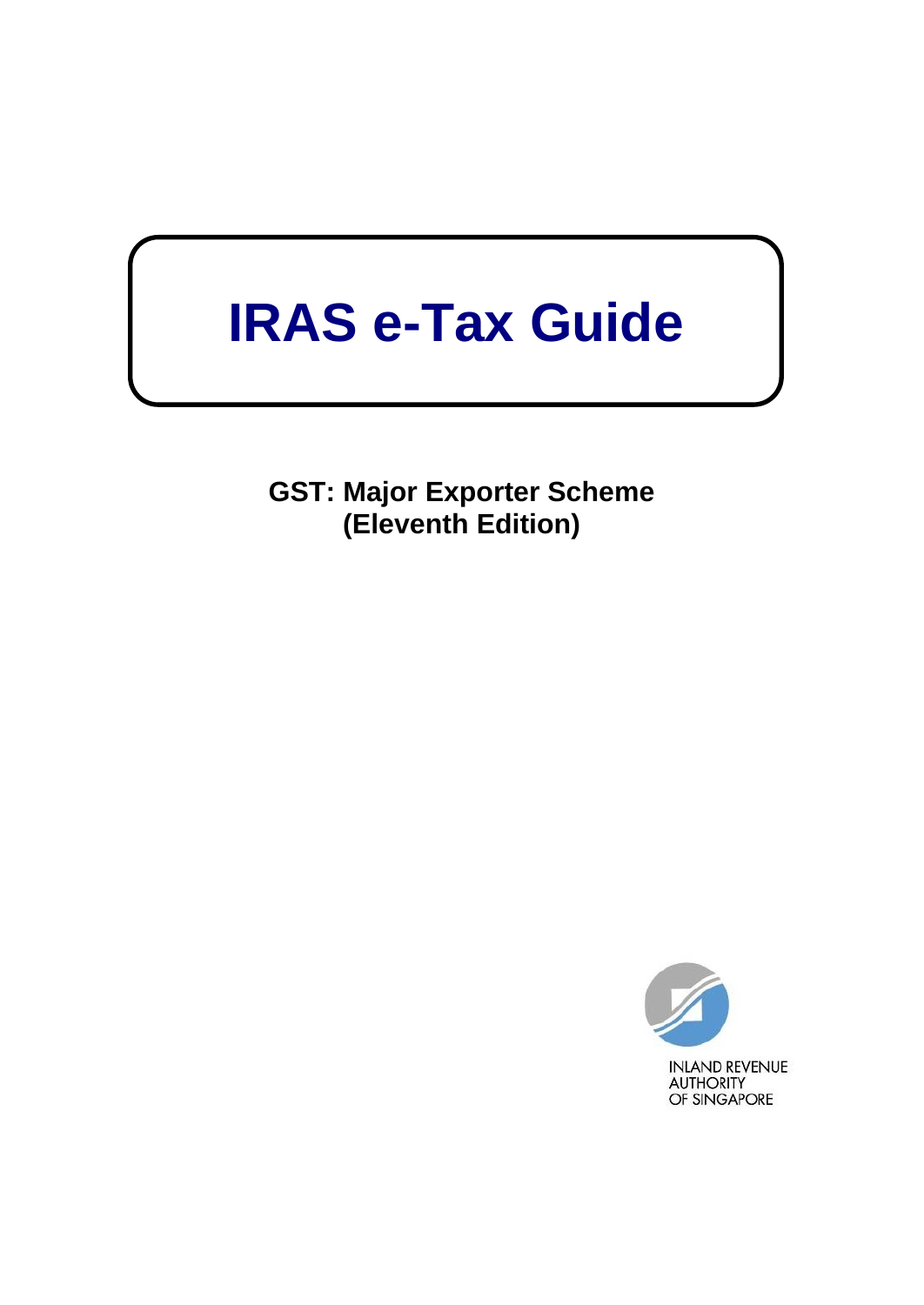Published by Inland Revenue Authority of Singapore

Published on 11 Nov 2021

First edition on 31 Mar 2014 Second edition on 10 Dec 2014 Third edition on 1 Jun 2015 Fourth edition on 18 Sep 2015 Fifth edition on 18 Dec 2015 Sixth edition on 01 Aug 2017 Seventh edition on 28 Dec 2017 Eighth edition on 13 Mar 2018 Ninth edition on 3 Jan 2019 Tenth edition on 12 Nov 2020

Disclaimers: IRAS shall not be responsible or held accountable in any way for any damage, loss or expense whatsoever, arising directly or indirectly from any inaccuracy or incompleteness in the Contents of this e-Tax Guide, or errors or omissions in the transmission of the Contents. IRAS shall not be responsible or held accountable in any way for any decision made or action taken by you or any third party in reliance upon the Contents in this e-Tax Guide. This information aims to provide a better general understanding of taxpayers' tax obligations and is not intended to comprehensively address all possible tax issues that may arise. While every effort has been made to ensure that this information is consistent with existing law and practice, should there be any changes, IRAS reserves the right to vary its position accordingly.

#### © Inland Revenue Authority of Singapore

All rights reserved. No part of this publication may be reproduced or transmitted in any form or by any means, including photocopying and recording without the written permission of the copyright holder, application for which should be addressed to the publisher. Such written permission must also be obtained before any part of this publication is stored in a retrieval system of any nature.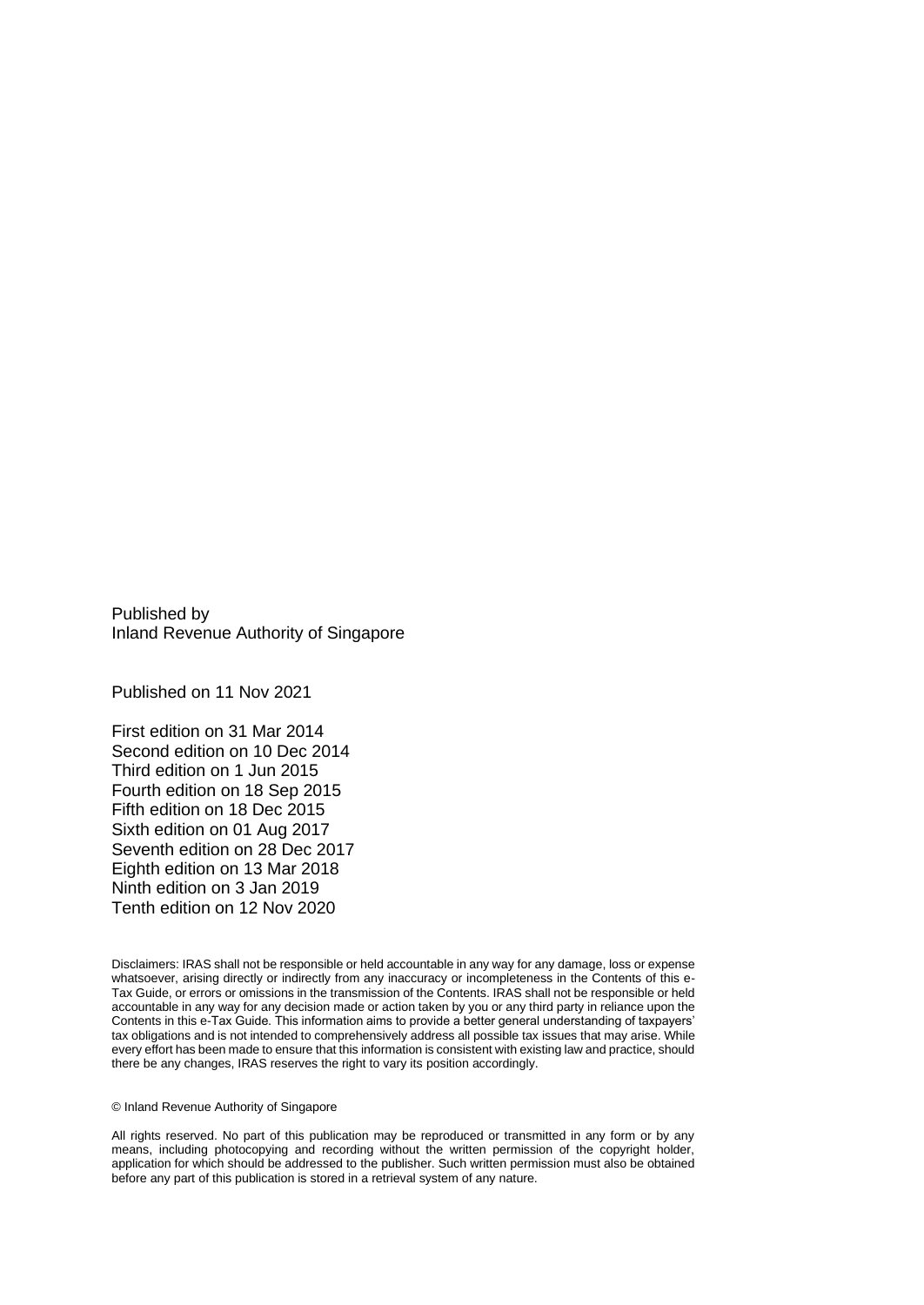### **Table of Contents**

**Page**

| 1              |                                                                              |
|----------------|------------------------------------------------------------------------------|
| $\mathbf{2}$   |                                                                              |
| 3              |                                                                              |
| 4              |                                                                              |
| 5              |                                                                              |
| 6              |                                                                              |
| $\overline{7}$ |                                                                              |
| 8              |                                                                              |
| 9              |                                                                              |
| 10             |                                                                              |
|                | Appendix A - Suggested Measures in Authorising Declaring Agents to Clear     |
|                |                                                                              |
|                | Appendix C - Comptroller's requirements on internal controls, accounting and |
|                |                                                                              |
|                | Appendix E - Conditions and record-keeping requirements of a GST agent       |

**[acting on behalf of overseas principals \[i.e. section 33\(2\) or 33A agent\]](#page-19-0) ......... 17**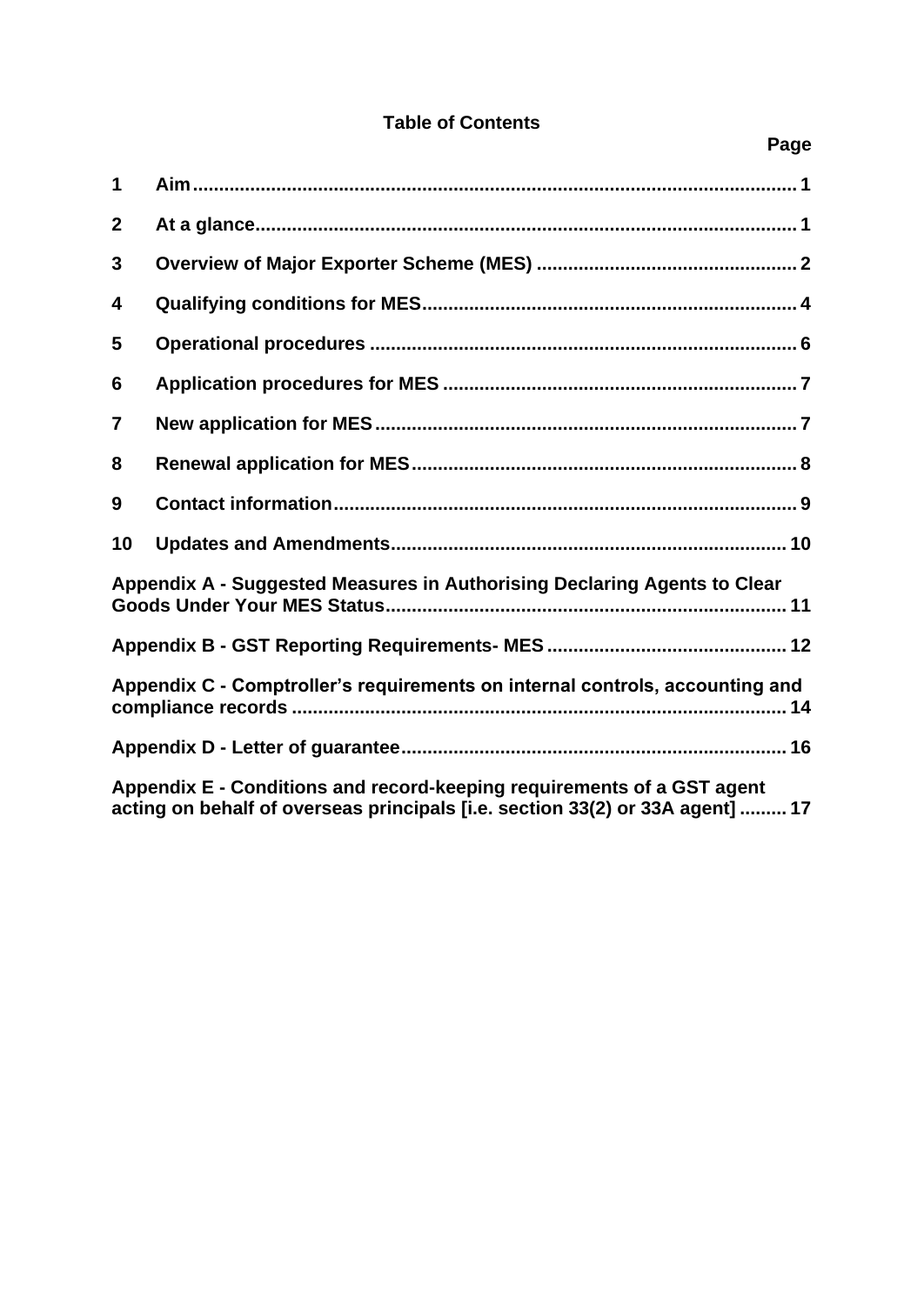#### <span id="page-3-0"></span>**1 Aim**

- 1.1 This e-Tax Guide explains the mechanism and qualifying criteria for the Major Exporter Scheme (MES)<sup>1</sup>.
- 1.2 You should read the guide if you are a GST-registered business who would like to apply for the scheme where GST is suspended on your imports.

#### <span id="page-3-1"></span>**2 At a glance**

.

- 2.1 Goods and Services Tax (GST) is charged on nearly all supplies of goods and services in Singapore and on the importation of most goods into Singapore. Singapore Customs (SC) collects GST at the point of importation.
- 2.2 MES is a scheme whereby the payment of GST is suspended at the point of importation of goods. MES businesses are allowed to import non-dutiable goods without paying GST to Singapore Customs (SC).
- 2.3 GST-registered businesses applying for MES or whose MES status is due for renewal will have to submit the Assisted Self-Help Kit (ASK) declaration form "ASK: Declaration Form on Completing Annual Review & Voluntary Disclosure of Errors" (Section 3 of ASK) certified by either their own in-house or external tax professionals who are Accredited Tax Practitioners (GST) or Accredited Tax Advisors (GST).

Alternatively, you can choose to participate in the GST Assisted Compliance Assurance Programme (ACAP<sup>2</sup>). Businesses with valid ACAP status do not need to submit ASK declaration form if they perform Post ACAP Review (PAR) and submit the "PAR Declaration" form (GST F28). Successful ACAP applicants also do not need to submit the ASK declaration form pending the result of ACAP review and submission of ACAP Report. If you subsequently withdraw from participating in ACAP, you are required to perform and submit the ASK declaration form within three months. If you fail to obtain an ACAP status, you may also be required to submit the ASK declaration form on a case-by-case basis.

 $1$  This e-Tax guide replaces the IRAS' e-Tax guide "GST: Major Exporter Scheme (Ninth Edition)" published on 02 Jan 2013.

 $2$  GST ACAP is a compliance initiative suitable for businesses that have a robust GST Control Framework to manage their GST risks. More information can be obtained from www.iras.gov.sg

<sup>&</sup>gt; Taxes > Goods and Services Tax (GST) > Getting It Right > Voluntary Compliance Initiatives.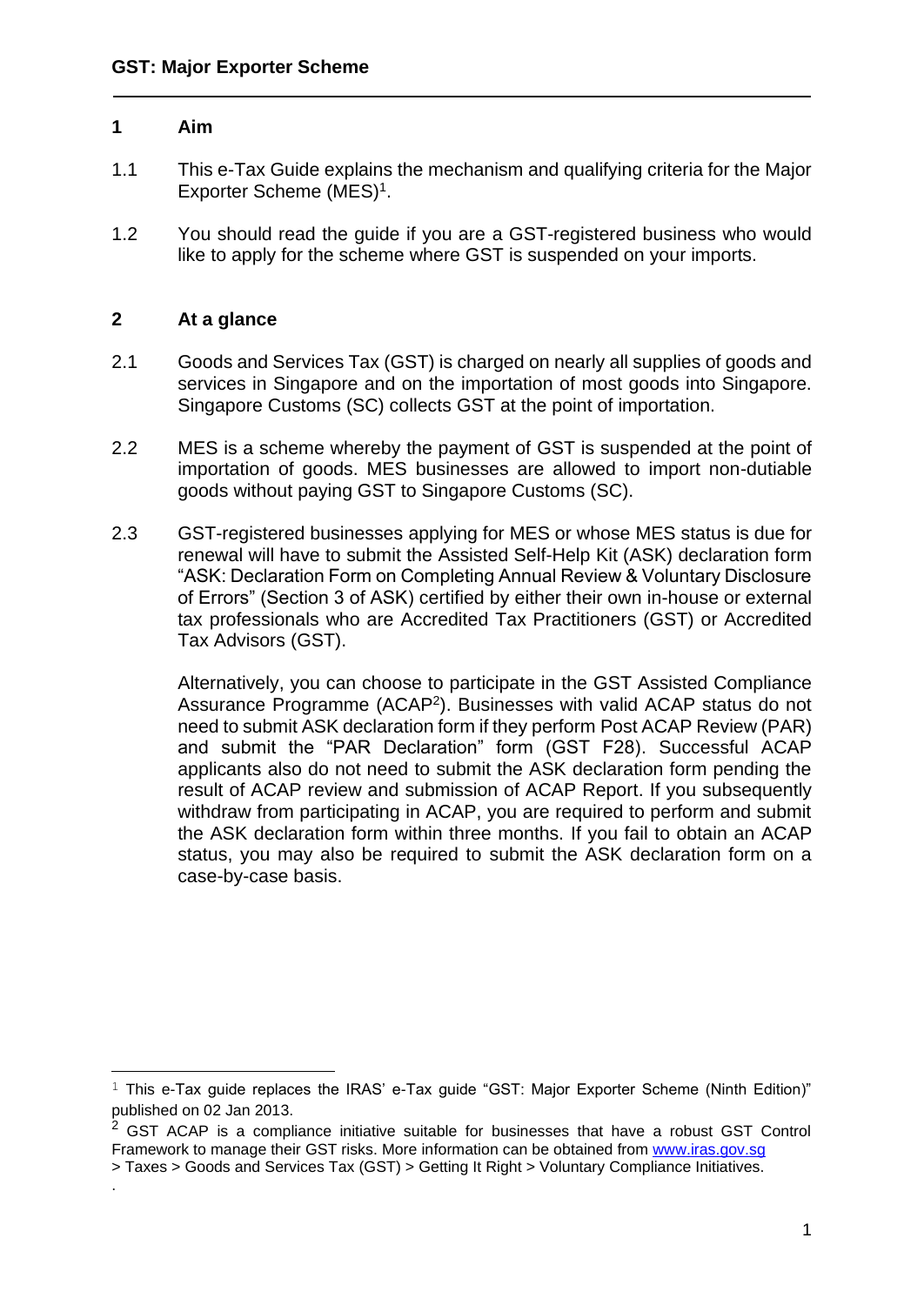#### <span id="page-4-0"></span>**3 Overview of Major Exporter Scheme (MES)**

- 3.1 Regulation 45 of the Goods and Services Tax (General) Regulations provides for the suspension of GST payment on importation of non-dutiable goods by GST-registered persons who qualify for MES. The MES status can only be used for approved purposes.
- 3.2 MES businesses that export their goods subsequently where the export qualifies as a zero-rated supply will thus not face cash flow problems because they do not have to pay GST on their imports. However, when MES businesses supply the goods locally, they must continue to charge and account GST at the prevailing rate.

#### 3.3 Approved Purposes of MES Status

- 3.3.1 Once you have been granted MES status, you will enjoy import GST suspension and you can use your MES status in the following permissible scenarios:
	- (a) Import your own goods in the course or furtherance of your business.
	- (b) Import goods belonging to your overseas principal for supply (either in Singapore or for export) in the capacity of a section 33(2) agent.
	- (c) Import goods belonging to your overseas principal which will later be re-exported by you as a section 33A agent.
	- (d) Remove your own goods or goods belonging to your overseas principal in the capacity of section 33(2) or 33A agent from the ZG warehouse.

One of the conditions of sections 33(2) and 33A agents is that the overseas principal is either not GST-registered or is GST-registered under the overseas vendor registration (OVR) pay-only regime. For more information on this, please refer to the e-Tax Guide ["GST: Guide](https://www.iras.gov.sg/irashome/uploadedFiles/IRASHome/e-Tax_Guides/etaxguide_GST_Guide%20on%20Imports.pdf)  [on Imports"](https://www.iras.gov.sg/irashome/uploadedFiles/IRASHome/e-Tax_Guides/etaxguide_GST_Guide%20on%20Imports.pdf).

#### With effect from 1 Jan 2015

- (e) Re-import goods which you have previously sent abroad for valueadded activities belonging to your local customer or GST-registered overseas customer under section 33B. Please refer to the e-Tax Guide ["GST: Claiming of GST on re-import of value-added goods"](https://www.iras.gov.sg/irashome/uploadedFiles/IRASHome/e-Tax_Guides/eTax%20Guide_Claiming%20of%20GST%20on%20re-import%20of%20value-added%20goods_Third%20edition.pdf) for information on the eligibility conditions and requirements.
- 3.3.2 It is an offence to use your MES status to import goods, or remove goods from ZG Warehouses on behalf of persons other than the overseas principals for whom you act as the section 33(2) agent or section 33A agent or customers under section 33B. You may be considered to have abused your MES status and the relevant penalties may be imposed on you and/or your MES status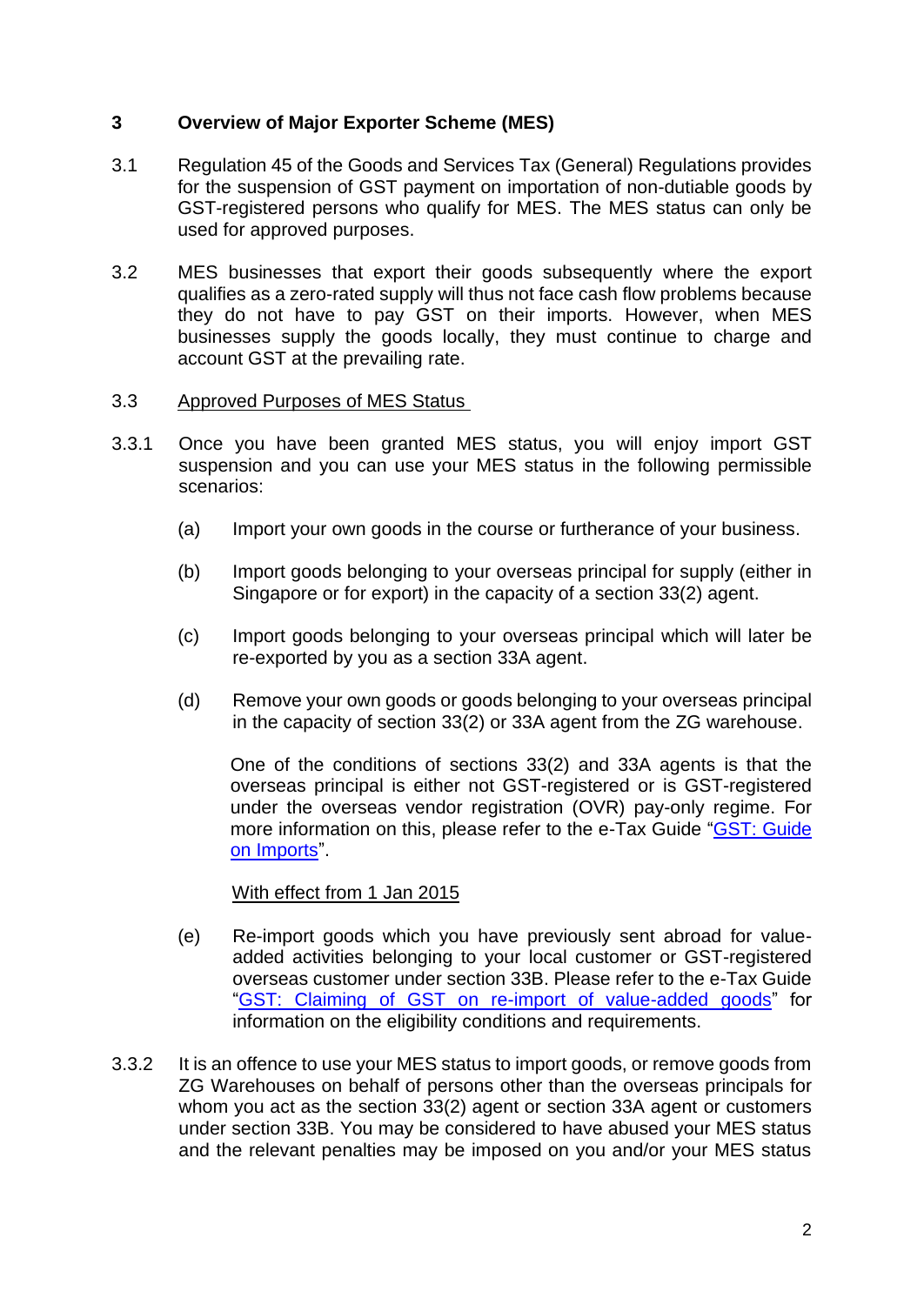may be revoked. In addition, you are required to repay to the Comptroller the import GST otherwise payable for the goods.

- 3.3.3 Other examples of abuse of MES status include:
	- (a) Importing personal items belonging to company staff (including directors).
	- (b) Importing goods or removing goods from the ZG warehouse that are owned by a local supplier, except for re-imports under section 33B. This is notwithstanding that the goods would subsequently be supplied to you.
	- (c) Importing goods or removing goods from the ZG warehouse that belong to your related company or business partners.
- 3.3.4 Please refer to [Appendix A](#page-13-0) for the suggested measures to prevent the misuse of your MES status.
- 3.3.5 Also, you cannot use your MES status to import investment precious metals (IPM)<sup>3</sup> or goods/materials used for refining into IPM that are for local sales or any good to make exempt supplies.
- 3.3.6 Similarly, you are not allowed to use your MES status to import goods or remove goods from the ZG warehouse on behalf of a GST-registered overseas principal even though you are acting as his section  $33(1)$  agent<sup>4</sup>, except for re-imports under section 33B. Your GST-registered overseas principal has to apply for MES in its own name.
- 3.3.7 Your MES status is not transferable. If you transfer your business as a going concern to another taxable person, the transferee (new owner) is not allowed to use your MES status to import his goods. The transferee should apply for MES in his own name.

#### 3.4 Additional GST Reporting Requirements of a MES Business

3.4.1 As a MES business, you will need to accurately declare the value of goods imported using your MES status for goods which belong to you or your overseas principals (i.e. in your capacity as a section 33(2) or 33A agent) as well as goods re-imported under section 33B. The additional GST reporting requirements are highlighted in [Appendix](#page-14-0) B.

<sup>3</sup> With effect from 1 Oct 2012, the supply and importation of investment precious metals is exempt from GST. For more information, please refer to the e-Tax Guide, ["GST: Guide on Exemption of Investment](https://www.iras.gov.sg/irashome/uploadedFiles/IRASHome/e-Tax_Guides/eTax%20Guide%20on%20GST%20Exemption%20of%20Investment%20Precious%20Metals%20(Eleventh%20Edition)(1).pdf)  [Precious Metals \(IPM\)"](https://www.iras.gov.sg/irashome/uploadedFiles/IRASHome/e-Tax_Guides/eTax%20Guide%20on%20GST%20Exemption%20of%20Investment%20Precious%20Metals%20(Eleventh%20Edition)(1).pdf) at [www.iras.gov.sg](http://www.iras.gov.sg/) > Quick Links > e-Tax Guides.

<sup>&</sup>lt;sup>4</sup> Under section 33(1) of the GST Act, an overseas person, who is registered for GST, is required to appoint an agent as the substituted person and be accountable for any tax or duties accountable. The appointed agent steps into the shoes and assumes responsibilities as if he is the overseas person. For more information on sections 33(1) agents, please refer to the e-Tax Guide ["GST: Guide on Imports"](https://www.iras.gov.sg/irashome/uploadedFiles/IRASHome/e-Tax_Guides/etaxguide_GST_Guide%20on%20Imports.pdf) at [www.iras.gov.sg](http://www.iras.gov.sg/) > Quick Links > e-Tax Guides.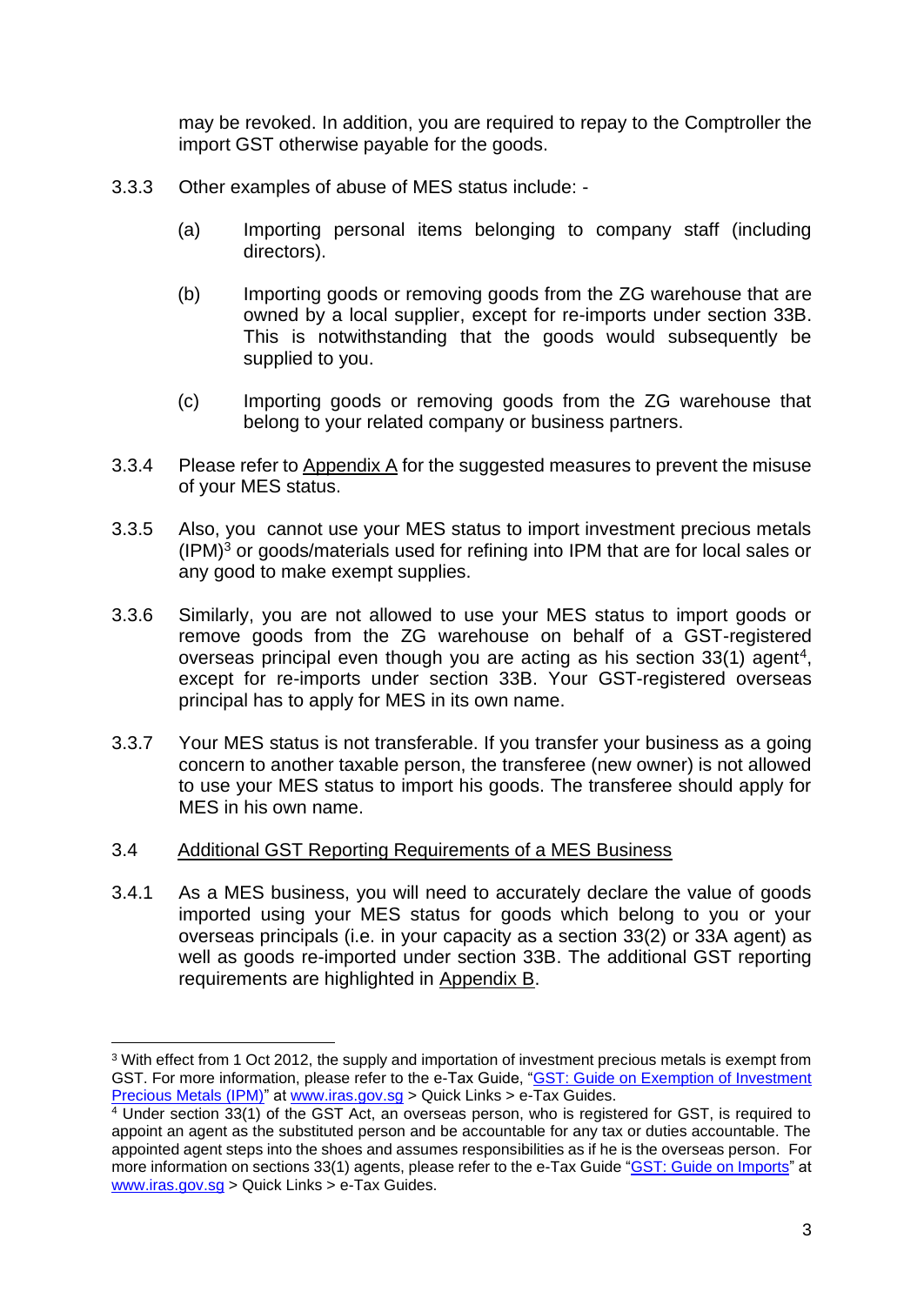#### 3.5 De-registration implications for a MES business

3.5.1 When you de-register from GST, you will have to ensure the following:

| Type of goods                                                                                                                                                             | <b>Requirements of MES business</b>                                                                                                                                                                                                                                                                                                                                                     |
|---------------------------------------------------------------------------------------------------------------------------------------------------------------------------|-----------------------------------------------------------------------------------------------------------------------------------------------------------------------------------------------------------------------------------------------------------------------------------------------------------------------------------------------------------------------------------------|
| Your own goods imported<br>with GST suspended                                                                                                                             | Fulfill all the requirements pertaining to de-<br>like<br>all<br>other<br>GST-registered<br>registration<br>businesses and account for deemed output tax in<br>your Final GST Return on these imported goods<br>that form part of your assets and stocks if the<br>value of taxable assets and stocks on hand as at<br>the effective date of de-registration is more than<br>S\$10,000. |
| Goods belonging to your<br>overseas principal imported<br>in the capacity of a section<br>33(2) GST agent with GST<br>suspended                                           | Refer to e-Tax Guide "GST: Guide on Imports"<br>on the de-registration implications of a section<br>33(2) GST agent.                                                                                                                                                                                                                                                                    |
| Goods belonging to your<br>overseas principal imported<br>in the capacity of a section<br>33A GST agent with GST<br>suspended                                             | Refer to e-Tax Guide "GST: Guide on Imports"<br>on the de-registration implications of a section<br>33A GST agent.                                                                                                                                                                                                                                                                      |
| Value-added goods<br>belonging to your local<br>customers or GST-<br>registered overseas<br>customers, which were re-<br>imported under section 33B<br>with GST suspended | Refer to the e-Tax Guide: "GST: Claiming of GST<br>on re-import of value-added goods" on the de-<br>registration implications under section 33B.                                                                                                                                                                                                                                        |

#### <span id="page-6-0"></span>**4 Qualifying conditions for MES**

- 4.1 To qualify for this scheme, you must satisfy the following conditions:
	- (a) Your business must be GST-registered.

You must be registered with the Comptroller of GST as a GSTregistered person. For information on registration, please refer to our website at [www.iras.gov.sg](http://www.iras.gov.sg/) > Taxes > Goods & Services Tax (GST) > GST Registration/Deregistration > Do I Need to Register for GST.

(b) Your business must be active and financially solvent.

Being 'financially solvent' means your business must not be under bankruptcy, liquidation, receivership or judicial management.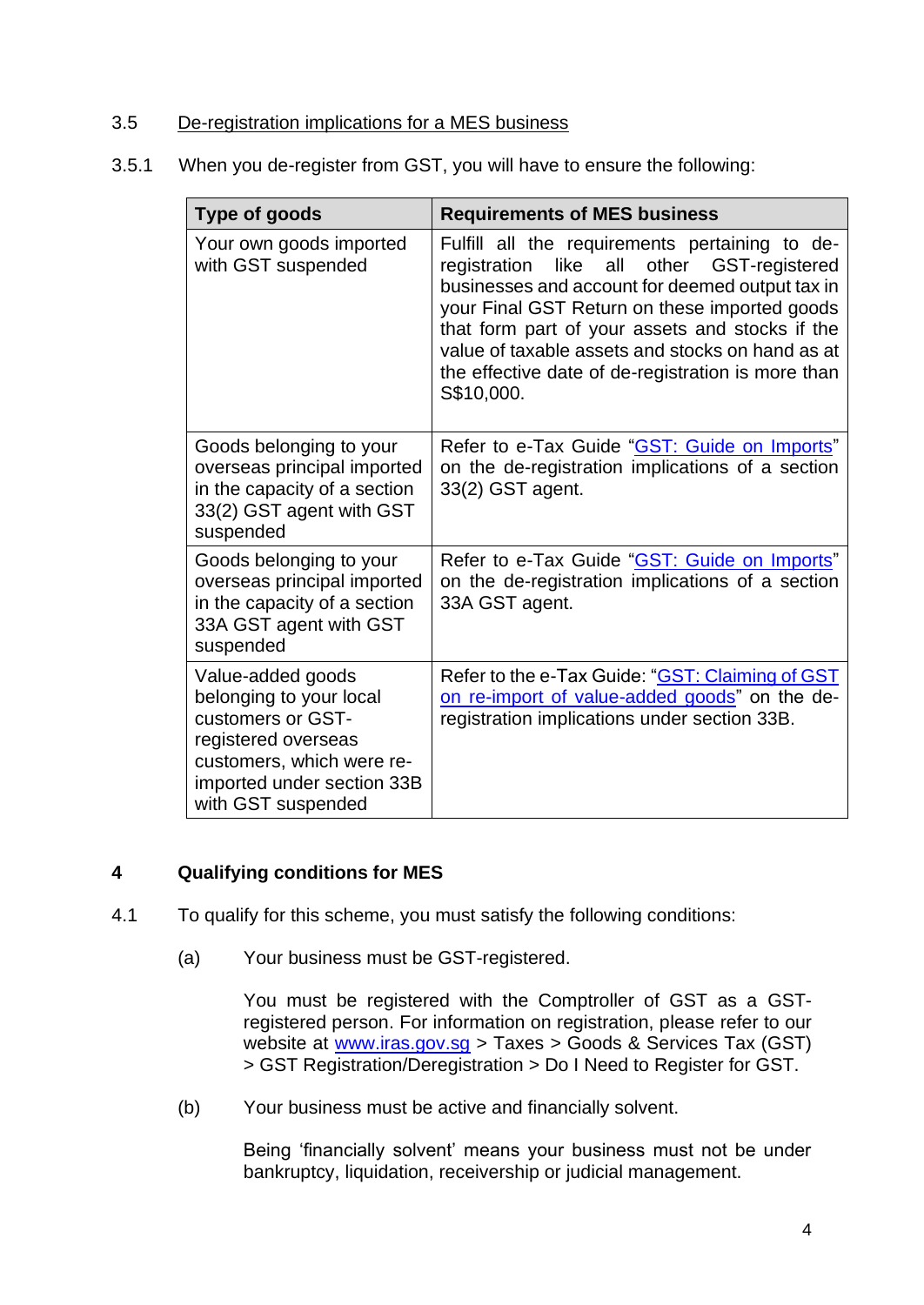- (c) You import goods for the purpose of your business.
- (d) Your zero-rated supplies must account for more than 50% of the total supplies or the value of your zero-rated supplies is more than S\$10 million for a 12-month period.

The relevant period for calculating the value of supply will be the immediate past financial year or any 12 continuous calendar months within the past 18 calendar months.

Zero-rated supplies include the export of goods and international services. International services are those defined in Section 21 of the GST Act.

Total supplies refer to the summation of standard-rated supplies, zerorated supplies and exempt supplies. However, the following that have been reported as your standard-rated supplies are to be excluded:

- − The value of relevant supplies received from your supplier that were subject to customer accounting<sup>5</sup>,
- − The value of imported services subject to reverse charge<sup>6</sup>, and
- − The value of digital services supplied by an electronic marketplace operator on behalf of suppliers listed on its platform under the overseas vendor registration regime<sup>7</sup>.

If you make largely exempt supplies, you are not eligible for MES status. You may be granted MES status if your exempt supplies do not exceed the De Minimis limit. To be within the De Minimis limit, the total value of all your exempt supplies must not exceed on average S\$40,000<sup>8</sup> per month and an amount equal to 5% of the value of your total supplies in that period.

- (e) You maintain good internal controls and proper accounting records (please refer to [Appendix](#page-16-0) C).
- (f) You maintain good compliance records with Singapore Customs.
- (g) You maintain good compliance records with IRAS.

<sup>5</sup> For more information on relevant supplies and customer accounting, please refer to the e-Tax Guide ["GST: Customer Accounting for Prescribed Goods"](https://www.iras.gov.sg/irashome/uploadedFiles/IRASHome/e-Tax_Guides/etaxguide_GST_%20Customer_Accounting_for_Prescribed_Goods.pdf).

<sup>&</sup>lt;sup>6</sup> For more information on reverse charge, please refer to the e-Tax Guide "GST: Taxing imported [services by way of reverse charge"](https://www.iras.gov.sg/irashome/uploadedFiles/IRASHome/e-Tax_Guides/GST%20Taxing%20imported%20services%20by%20way%20of%20reverse%20charge%20(2nd%20Edition).pdf).

 $^7$  For more information on overseas vendor registration regime, please refer to the e-Tax Guide " $\underline{\textsf{GST}}}$ : [Taxing imported services by way of an overseas vendor registration regime.](https://www.iras.gov.sg/irashome/uploadedFiles/IRASHome/e-Tax_Guides/etaxguide_GST_Taxing%20imported%20services%20by%20way%20of%20an%20overseas%20vendor%20registration%20regime.pdf)

<sup>&</sup>lt;sup>8</sup> The threshold has been increased from S\$20,000 to S\$40,000 for prescribed accounting periods or longer periods beginning on or after 1 Apr 2008. For more information on the De Minimis limit, please refer to the e-Tax Guide ["GST: Partial Exemption and Input Tax Recovery"](https://www.iras.gov.sg/irashome/uploadedFiles/IRASHome/e-Tax_Guides/eTax%20Guide%20Partial%20Exemption%20and%20Input%20Tax%20Recovery%20(Fifth%20Edition).pdf).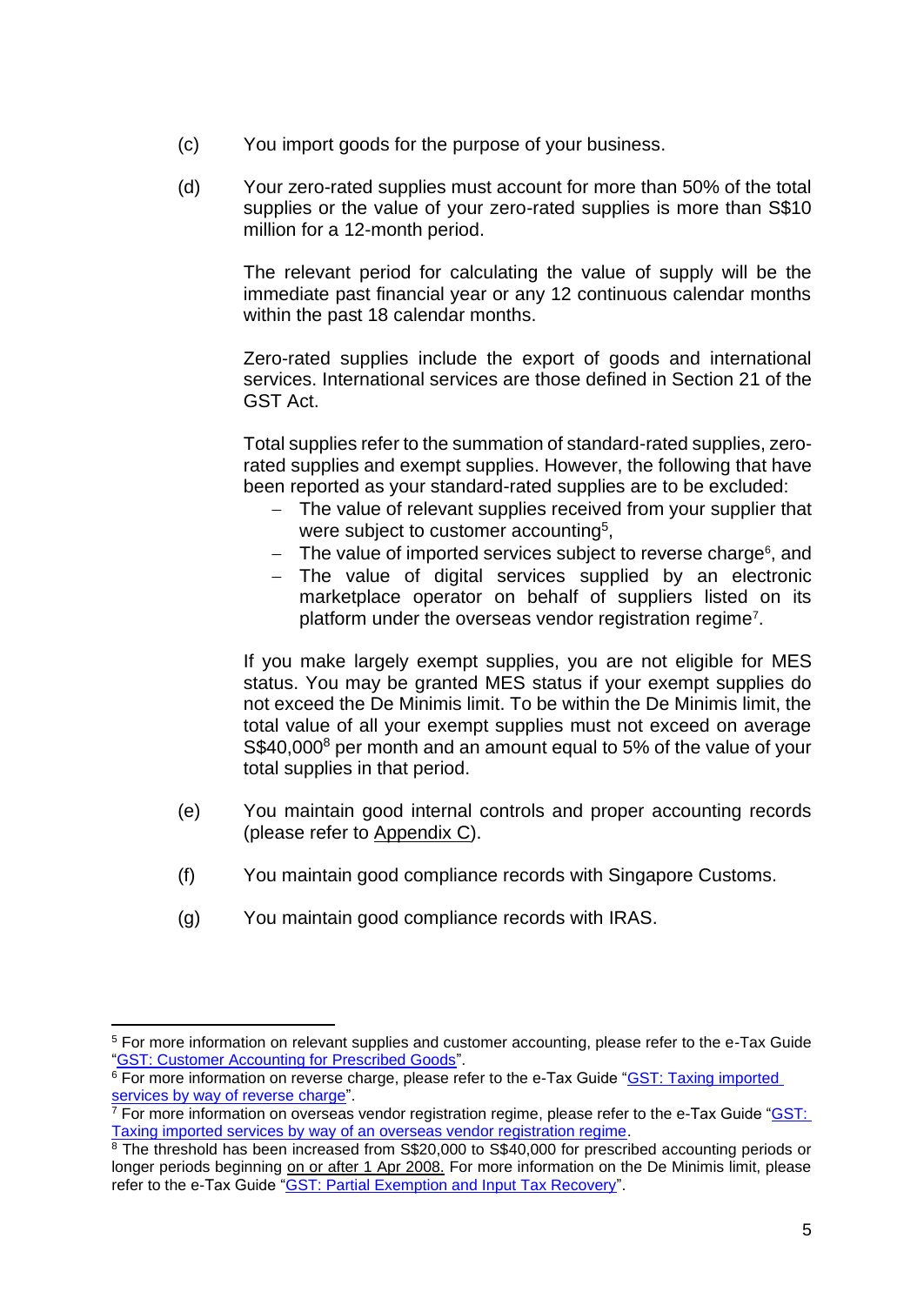You fulfil all tax obligations such as filing your GST and income tax returns on time and paying your GST, income tax, property tax and withholding tax on a timely basis.

- (h) You must be able to comply with such other conditions as the Comptroller of GST may impose from time to time.
- 4.2 Apart from the above conditions, the Comptroller of GST may impose a security (in the form of a letter of guarantee). Please refer to [Appendix](#page-18-0) D for more details.
- 4.3 Notwithstanding that you are able to satisfy the conditions above; the Comptroller of GST may reject an application in order to protect revenue.
- 4.4 As a MES business, you must fulfill the qualifying conditions at all times. The Comptroller will revoke your MES status if at any time you fail to satisfy the qualifying conditions. In the event of any material change in the nature of your business such that you no longer satisfy the qualifying conditions, you must inform the Comptroller of GST immediately.

#### <span id="page-8-0"></span>**5 Operational procedures**

- 5.1 As an approved MES business, you are able to clear non-dutiable goods from Singapore Customs (SC) at importation or from ZG warehouse with the relevant MES permits if you activate your Customs Account with SC and subscribe for TradeNet. For more information, please refer to SC website at [www.customs.gov.sg](http://www.customs.gov.sg/) and [www.tradexchange.gov.sg](http://www.tradexchange.gov.sg/)
- 5.2 However, if you do not subscribe for TradeNet and/or if you choose to engage freight forwarding companies to assist you, you are required to appoint the relevant authorised declaring agent (e.g. freight forwarder) to clear the goods from SC on your behalf. You can appoint the declaring agent and make subsequent changes through the e-Service "Apply for Declaring Agents" via myTax Portal<sup>9</sup>
- 5.3 At any one time, a MES business can have a maximum of 20 authorised declaring agents. It is your responsibility to keep and maintain the list of your authorised declaring agents. As you are **accountable for all permits** declared by your authorised declaring agents, you are advised to exercise due care and impose relevant controls after appointing the declaring agents for this purpose. Please refer to [Appendix](#page-13-0) A for the suggested measures.

<sup>&</sup>lt;sup>9</sup> Please ensure that you have been authorised by your organisation as the preparer or the approver under GST Tax Matters to access this e-service in myTax Portal. If not, you will need to get your CorpPass administrator to log in to CorpPass to authorise you. For more information on how this can be done, please refer to [www.iras.gov.sg](http://www.iras.gov.sg/) > Taxes > Goods & Services Tax (GST) > Filing GST> Overview of GST e-Filing Process.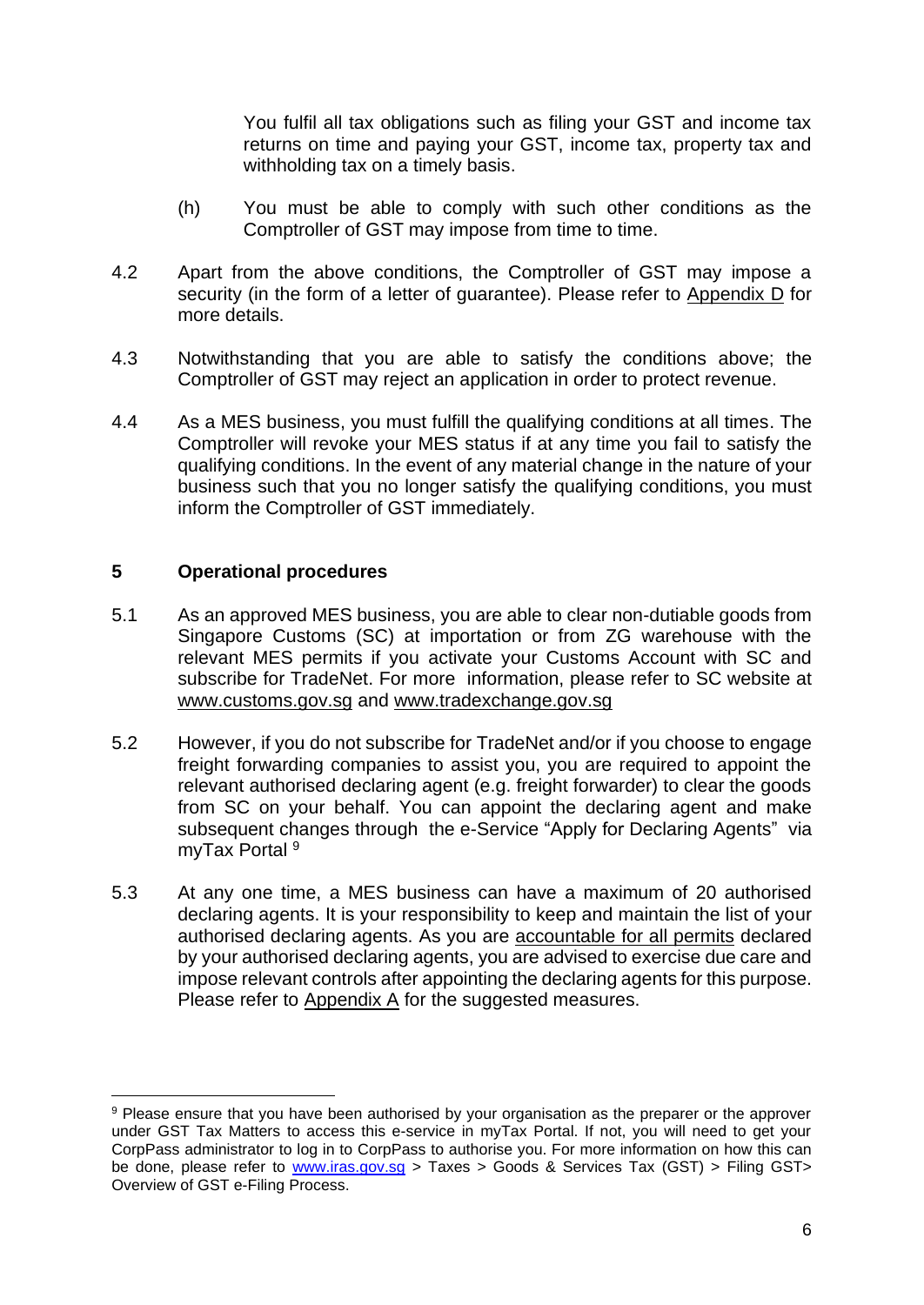5.4 If your imports were handled by the Air Express Companies (i.e. TNT Express Worldwide (S) Pte Ltd <sup>10</sup>, Federal Express (S) Pte Ltd, United Parcel Service Singapore Pte Ltd and DHL Express (Singapore) Pte Ltd), you should request these companies to provide you with an **Inward Summary report** stating the details of imports belonging to you on a periodic basis. Alternatively, these companies may issue subsidiary import certificates to you. You may use the Inward Summary report / subsidiary import certificate to declare your MES imports in your GST returns.

#### <span id="page-9-0"></span>**6 Application procedures for MES**

- 6.1 To apply for or renew your MES, you must perform a self-review using the Assisted Self-Help Kit (ASK)<sup>11</sup> and submit the certified ASK declaration form "ASK: Declaration Form on Completing Annual Review & Voluntary Disclosure of Errors (Section 3 of ASK).
- 6.2 The ASK declaration form has to be certified by either your own in-house or externally engaged tax professional who has been accredited with the Singapore Chartered Tax Professionals Limited ("SCTP") as an Accredited Tax Practitioner (GST) or Accredited Tax Advisor (GST). For more information on accreditation, please visit [www.sctp.org.sg](http://www.sctp.org.sg/)
- 6.3 However, if you have a valid ACAP status, the ASK declaration form is not required if you perform a Post ACAP Review (PAR) and submit the "PAR Declaration" form (GST F28). Similarly, if you have successfully applied to participate in ACAP to be performed by an independent ACAP Reviewer, the certified ASK declaration form will not be required, unless you subsequently withdraw your ACAP participation or you fail to obtain ACAP status.
- 6.4 Details on the new application procedures to apply for or to renew your MES status are explained in paragraphs 7 and 8 below.

#### <span id="page-9-1"></span>**7 New application for MES**

- 7.1 Any business who wishes to obtain the MES status must apply to the Comptroller of GST for approval. This section clarifies the application for the MES status.
- 7.2 You may apply for the MES status only after you have registered for GST and have commenced your trading activities. Please ensure that you satisfy all the qualifying conditions for the scheme.

<sup>&</sup>lt;sup>10</sup> TNT Express Worldwide (S) Pte Ltd has been amalgamated with Federal Express (S) Pte Ltd with effect from 1 Oct 2021.

 $11$  ASK is a self-assessment package to manage your compliance. More information can be obtained from [www.iras.gov.sg](http://www.iras.gov.sg/) > Taxes > Goods and Services Tax (GST) > Getting It Right > Voluntary Compliance Initiatives.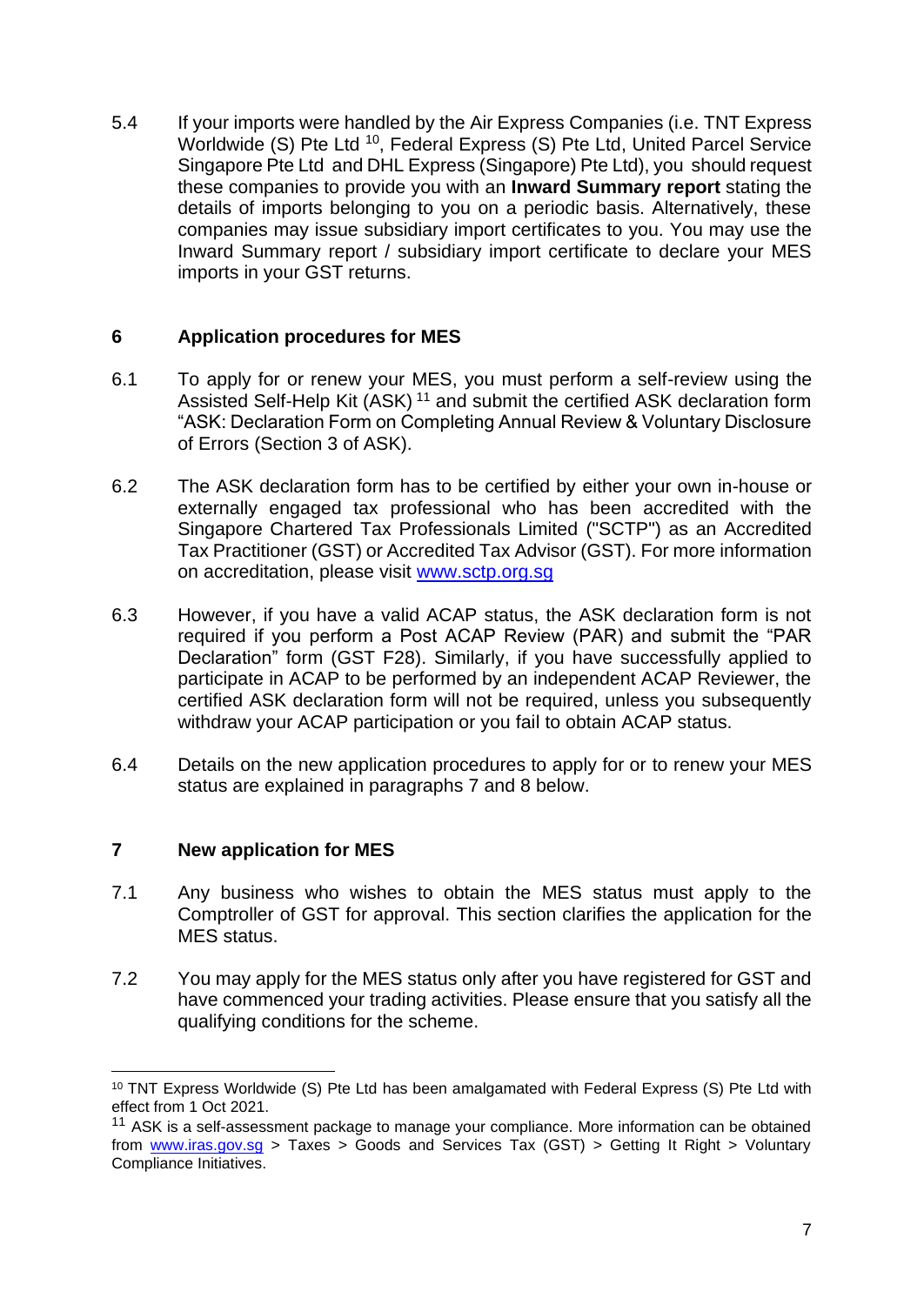#### 7.3 Application process for MES

- 7.3.1 To apply for the MES, please submit the following documents:
	- (a) A completed and signed GST F10 with the trading figures for a 12 month period. The figures declared in the form must be in Singapore Dollars.

The relevant period for calculating the value of imports, exports and total supplies will be a 12-month period that can be the immediate past financial year or any 12 continuous calendar months within the past 18 calendar months from the date of application.

- (b) A certified Assisted Self-Help Kit (ASK) declaration form "ASK: Declaration Form on Completing Annual Review & Voluntary Disclosure of Errors" (Section 3 of ASK).
- (c) A Letter of Confirmation & Undertaking if you import or will import goods belonging to third parties. Please refer to GST F10 for the specimen.
- 7.3.2 For newly incorporated business / business with change in business activity, you will have to give a projection of your trading figures and state the basis of your projection in the GST F10. The relevant period for calculating the value of supplies will be a 12-month projection commencing from the start of your exporting activity/change in business activity. A letter of guarantee may be required in this case (for more details on the letter of guarantee, please refer to [Appendix](#page-16-0) D). You will also be required to submit the actual trading figures and the certified ASK declaration form subsequently by the stated due date given by the Comptroller of GST.

For example, Company XYZ commences its import and export business activities on 1 Jan 2013. He applies for MES status on 15 Feb 2013. The relevant period for Company XYZ will be 1 Jan 2013 to 31 Dec 2013.

- 7.3.3 You will be informed of the outcome of your application within one month from the date of submission of your application.
- 7.3.4 If your application is successful, your MES status will be valid until the Comptroller of GST notifies you in writing that your eligibility of MES status is due for review, which is usually three years after the date of approval.
- 7.3.5 At any time, if you fail to satisfy any of the qualifying conditions, you are required to inform the Comptroller and your MES status may be revoked.

#### <span id="page-10-0"></span>**8 Renewal application for MES**

8.1 You must continue to satisfy the qualifying conditions for MES in order for your MES status to be renewed. If you do not meet the qualifying conditions, you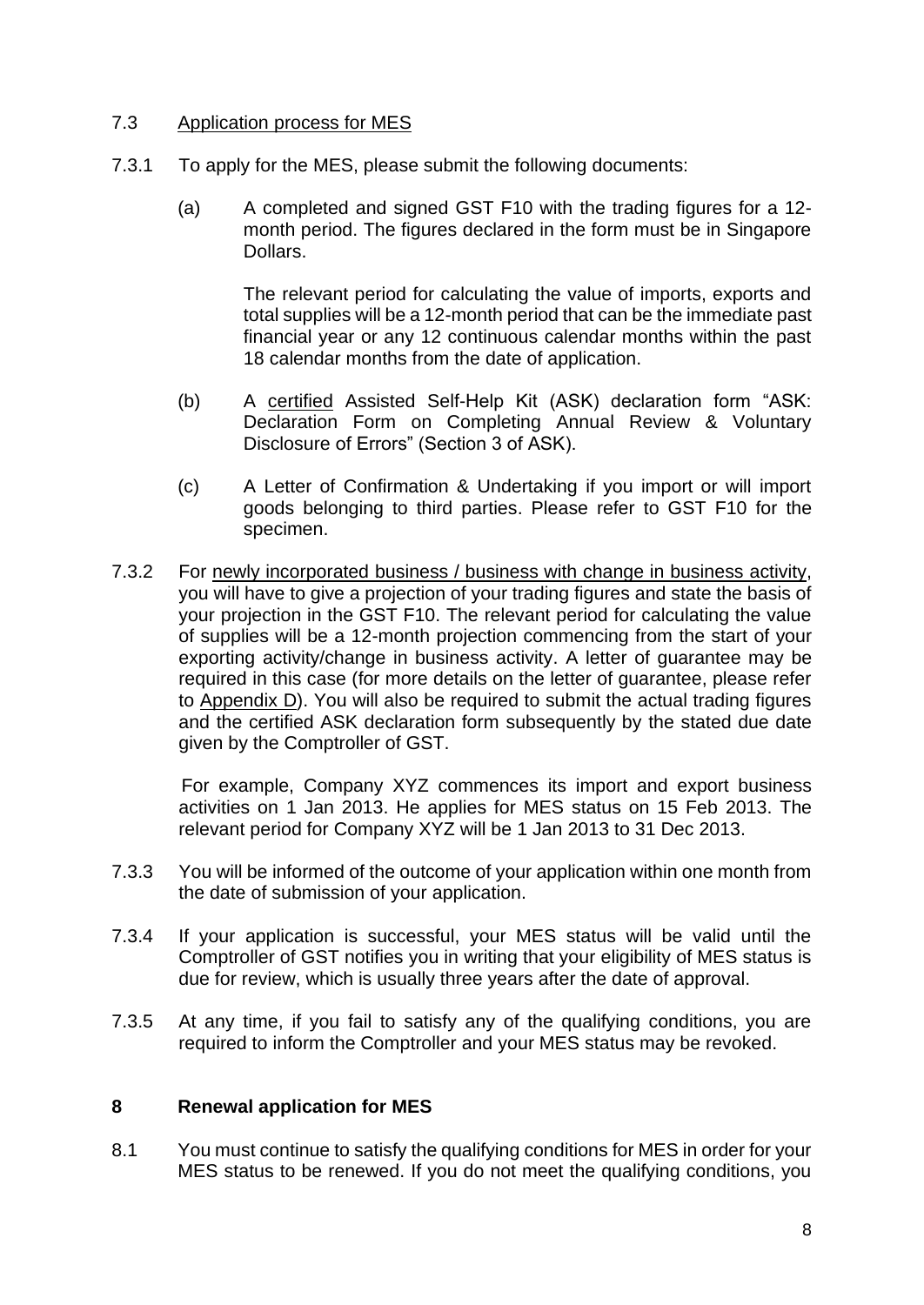will not be invited to renew your MES status and you will be informed accordingly.

- 8.2 If you receive our renewal invitation packages, you will be required to submit the following to renew your MES status within the due date given in the invitation letter:
	- (a) Form R1: Application for Renewal of Major Exporter Scheme.
	- (b) The certified Assisted Self-Help Kit (ASK) declaration form "ASK: Declaration Form on Completing Annual Review & Voluntary Disclosure of Errors" (Section 3 of ASK).
- 8.3 We will inform you in writing of the outcome of the review. Your MES scheme will continue to be valid pending the outcome of our review.
- 8.4 If your application for renewal of MES is approved, your MES status will continue to be valid for usually, another five years from the date of approval or until the Comptroller revokes it. The Comptroller will revoke your MES status if at any time you fail to satisfy the qualifying conditions.
- 8.5 The requirement of a letter of guarantee will be reviewed during the renewal of MES. You will be informed when a letter of guarantee is required.
- 8.6 A security (in the form of a letter of guarantee) may be imposed where appropriate. You will be informed in writing when a letter of guarantee is required. Please refer to [Appendix](#page-18-0) D for more details.

#### <span id="page-11-0"></span>**9 Contact information**

- 9.1 For enquiries on this e-Tax Guide, please contact us via:
	- myTax Mail at mytax.iras.gov.sg, if you are GST registered, or
	- www.iras.gov.sg > Contact Us > Goods & Services Tax (GST) > General GST enquiries, if you are not GST registered.

You may also chat with us using live chat from 8am to 5pm on weekdays, via www.iras.gov.sg > Contact Us > Goods & Services Tax (GST) > Chat With Us.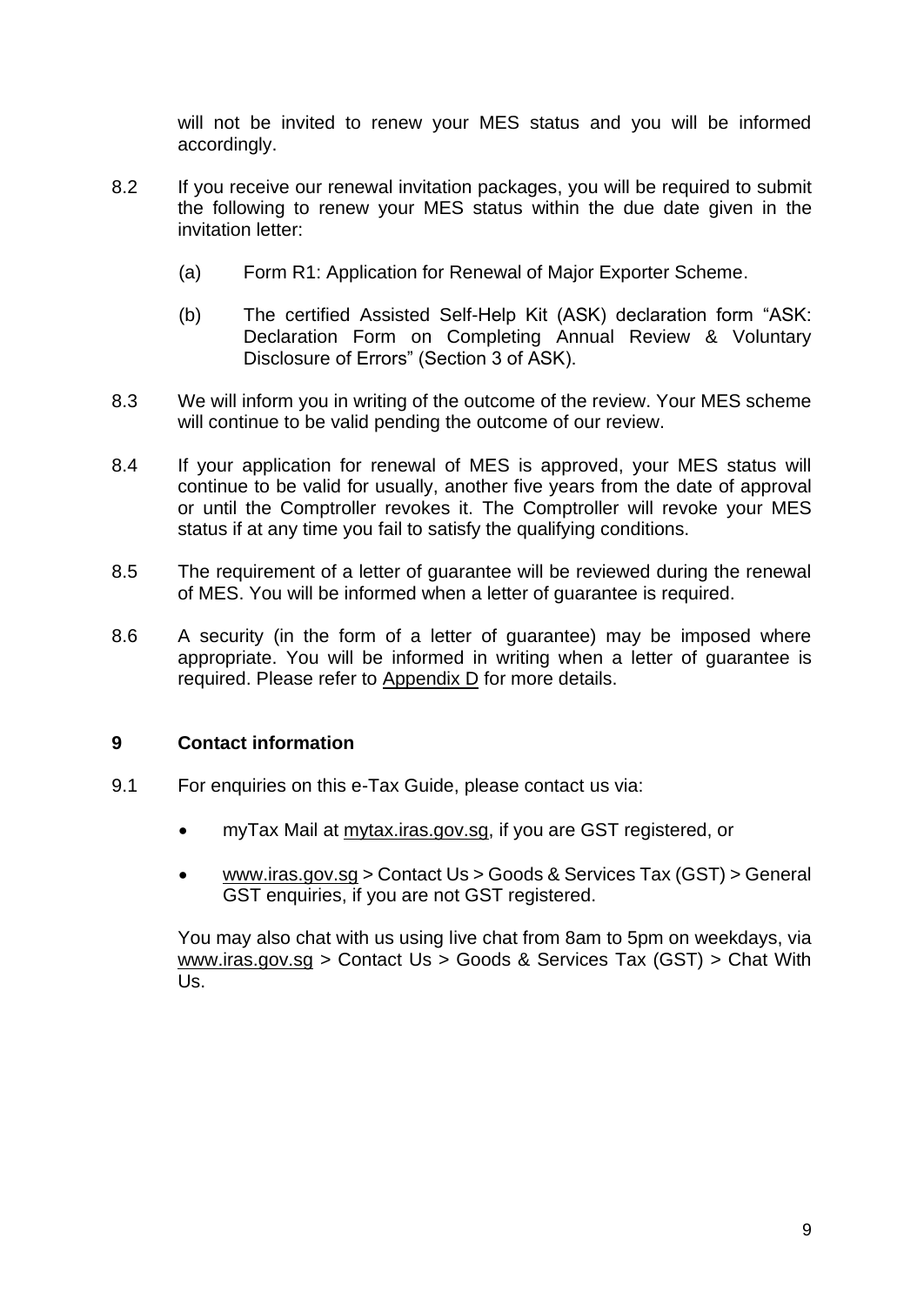## <span id="page-12-0"></span>**10 Updates and Amendments**

|                | Date of<br>amendment | <b>Amendments made</b>                                                                                                                                           |
|----------------|----------------------|------------------------------------------------------------------------------------------------------------------------------------------------------------------|
| 1              | 10 Dec 2014          | Inserted paragraph 3.3.1(e) and other consequential<br>amendments in line with the new section 33B taking<br>effect from 1 Jan 2015<br><b>Removed Appendix G</b> |
| $\overline{2}$ | 1 Jun 2015           | Amended paragraphs 2.3 and 6.3 on ACAP                                                                                                                           |
|                |                      | Amended paragraph 8.4 to reflect the new MES<br>validity period for renewed cases (up to 5 years from<br>the current 3 years).                                   |
|                |                      | Amended paragraph 5.2, 7.3.1 and<br>removed<br><b>Appendix F</b>                                                                                                 |
| 3              | 18 Sep 2015          | Amended paragraph 5                                                                                                                                              |
| 4              | 18 Dec 2015          | Amended paragraph 2.3 and 6.3                                                                                                                                    |
| 5              | 03 Aug 2017          | Amended paragraph 5.2                                                                                                                                            |
| 6              | 28 Dec 2017          | Amended paragraphs 4.1, 4.4, 8.4 and Appendix C to<br>elaborate on the MES qualifying conditions.                                                                |
|                |                      | Amended paragraph 9.1 on contact information.                                                                                                                    |
| $\overline{7}$ | 13 Mar 2018          | Amended paragraph 8.2(a) on Form R1 to be<br>downloaded from invitation letter.                                                                                  |
| 8              | 3 Jan 2019           | paragraph 4.1(d) to clarify the MES<br>Amended<br>qualifying conditions following the implementation of<br>customer accounting from 1 Jan 2019.                  |
| 9              | 22 Oct 2019          | Amended paragraphs $3.3.1(d)$ and $4.1(d)$ to reflect<br>changes arising from the reverse charge regime and<br>overseas vendor registration regime.              |
| 10             | 12 Nov 2020          | Amended Singapore Institute of Accredited<br>Tax<br>Professionals (SIATP) to Singapore Chartered Tax<br>Professionals Limited (SCTP).                            |
| 11             | 11 Nov 2021          | Amended paragraph 5.4 and inserted footnote 10 on<br>TNT Express Worldwide (S) Pte Ltd on the<br>amalgamation.                                                   |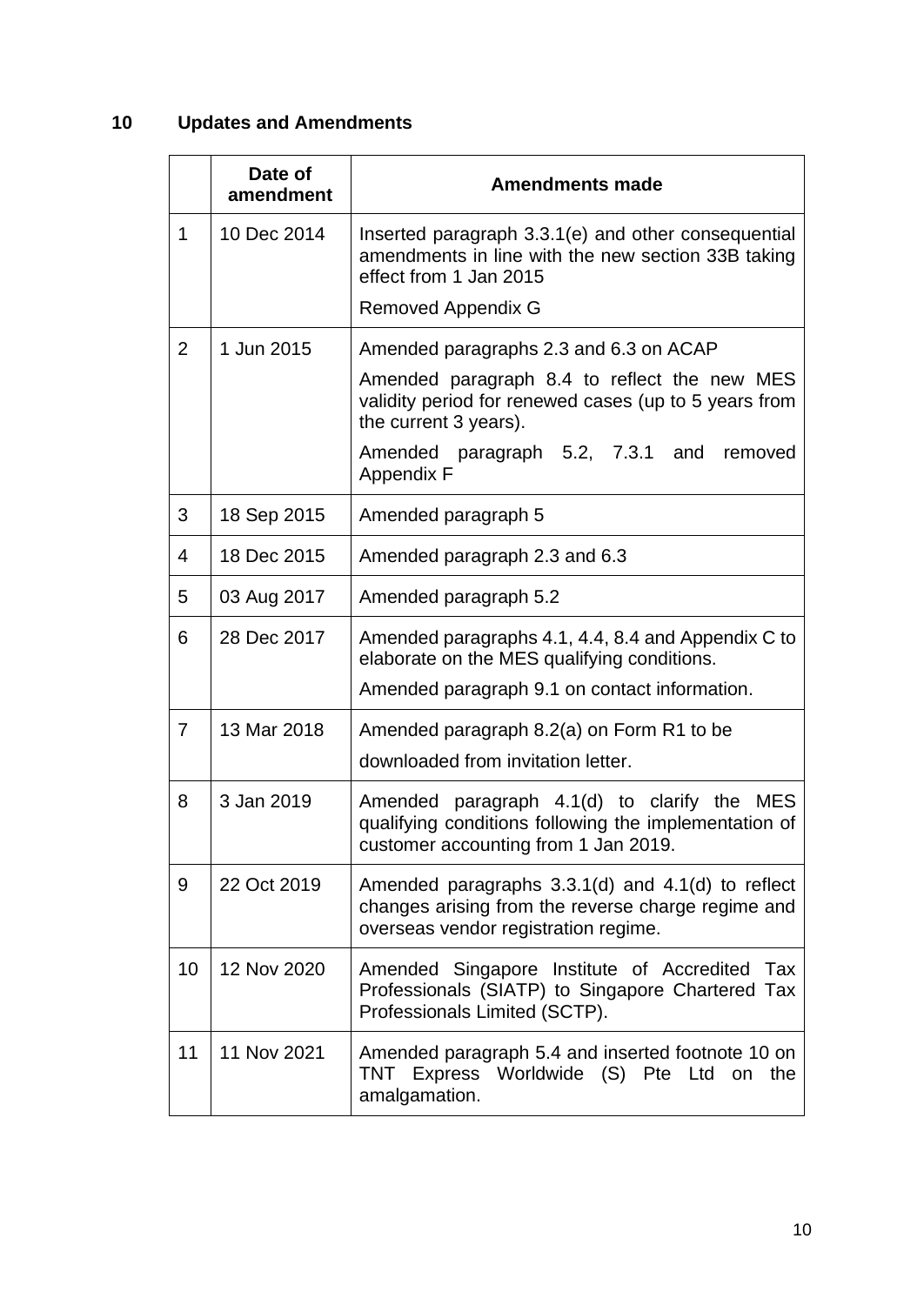#### <span id="page-13-0"></span>**Appendix A - Suggested Measures in Authorising Declaring Agents to Clear Goods Under Your MES Status**

Review all such import permits taken up to ensure that you are the rightful importer. Internal procedures should be put in place to ensure that this review process is implemented by the employees.

This can be done by:

- (a) Obtaining from your authorised declaring agents a complete listing of import permits and verify against your suppliers' invoices to ensure that the imports declared by the agents are yours; or
- (b) Generating a permit listing from TradeExchange (TX), on a regular basis, if you are a registered user, to ensure that there is no unauthorised usage of your MES status by matching the imports listed against your suppliers' invoices and your authorised declaring agents' listing.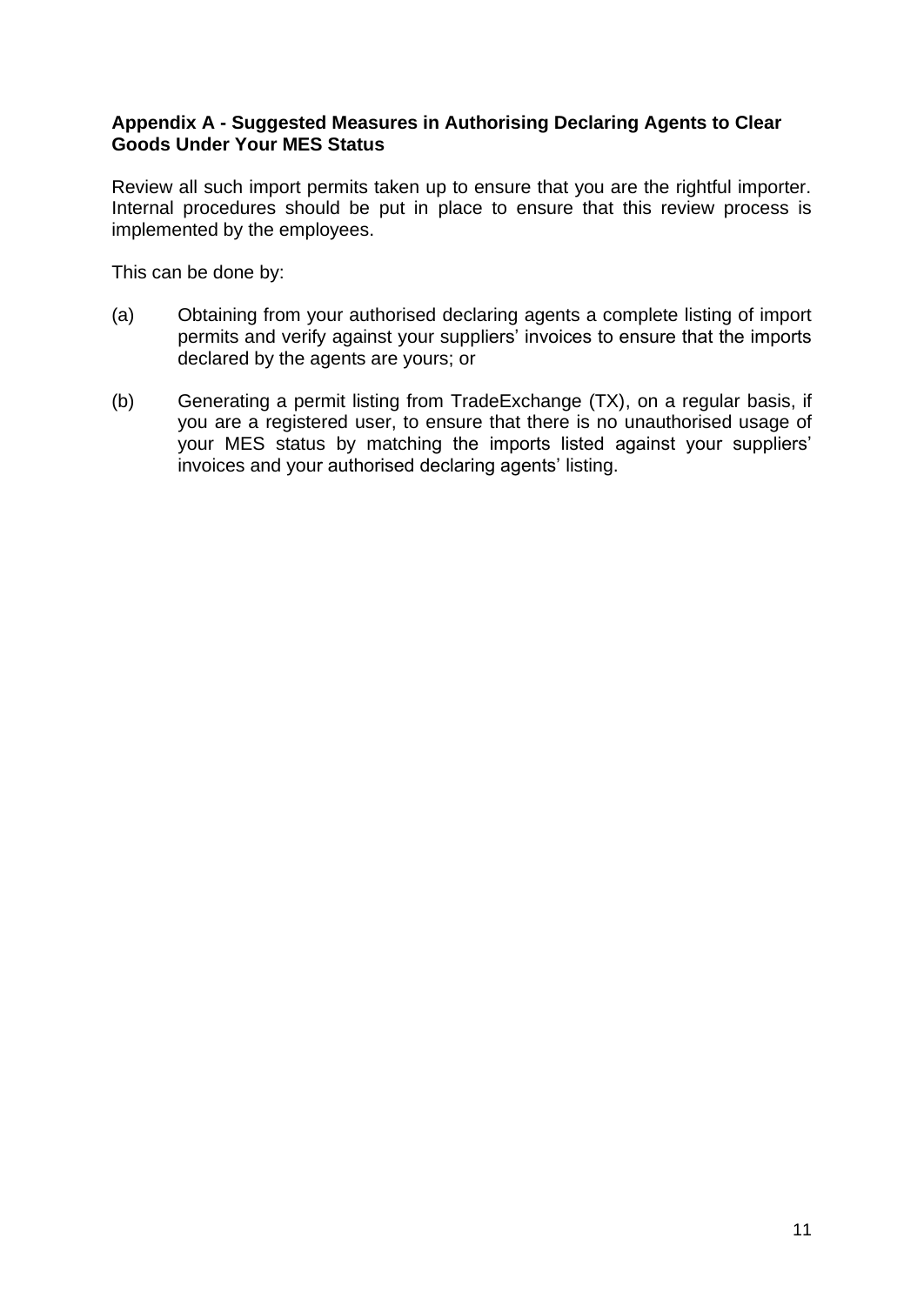#### <span id="page-14-0"></span>**Appendix B - GST Reporting Requirements- MES**

(a) Importation of goods

You will declare the value of imports, including that of your overseas principals (i.e. where you are acting as the section  $33(2)$  or  $33A$  agent<sup>12</sup>) and re-imports under S33B, in Box 5 "Total value of taxable purchases" and Box 9 "Total value of goods imported under MES or A3PL or Other Approved Schemes only" of your GST returns for the relevant accounting periods. As there is no import GST payable, there is no input tax credit to be made in Box 7 "Input tax and refunds claimed" in the GST returns in respect of such imports.

Please note that the value of imports reported in your GST return must be duly supported by valid MES permits and relevant supporting documents (e.g. commercial invoices and appropriate shipping documents).

(b) Goods imported into/ removed from ZG warehouse

You will declare the value of goods imported into the ZG warehouse, including that of your overseas principals (i.e. where you are acting as the section 33(2) or 33A agent). When you remove goods, including that of your overseas principals (i.e. where you are acting as the section 33(2) or 33A agent) from the ZG warehouse, you will also need to declare the value of goods removed in Box 5 "Total value of taxable purchases" and Box 9 "Total value of goods imported under MES or A3PL or Other Approved Schemes only" of your GST returns for the relevant accounting periods. As there is no import GST payable, there is no input tax credit to be made in Box 7 "Input tax and refunds claimed" in the GST returns in respect of such imports.

Please note that the value of goods imported into/ removed from the ZG warehouse reported in your GST return must be duly supported by valid ME/ MC/Customs permits and relevant supporting documents (e.g. commercial invoices and appropriate shipping documents).

(c) Supplies of goods

You have to charge and account GST on all subsequent supplies of goods made, including those of your overseas principals (i.e. where you are acting as the section 33(2) agent). For local sales, GST will have to be standard-rated (7% GST) and reported in Box 1 "Total value of standard-rated supplies" and Box 6 "Output tax due" respectively. For sales that involve the exports of goods, GST can be zero-rated (0% GST) if the relevant supporting proof of exports are maintained and reported in Box 2 "Total value of zero-rated supplies".

Please note that the value of standard-rated supplies or zero-rated supplies reported in your GST return must be duly supported by valid tax invoices (for standard-rated supplies) and relevant export documents (for zero-rated supplies). For further information on the relevant supporting documents to be maintained for proof of

 $12$  For information and conditions on sections 33(2) and 33A agents, please refer to the e-Tax Guide ["GST: Guide on Imports"](https://www.iras.gov.sg/irashome/uploadedFiles/IRASHome/e-Tax_Guides/etaxguide_GST_Guide%20on%20Imports.pdf) at [www.iras.gov.sg](http://www.iras.gov.sg/) > Quick Links > e-Tax Guides.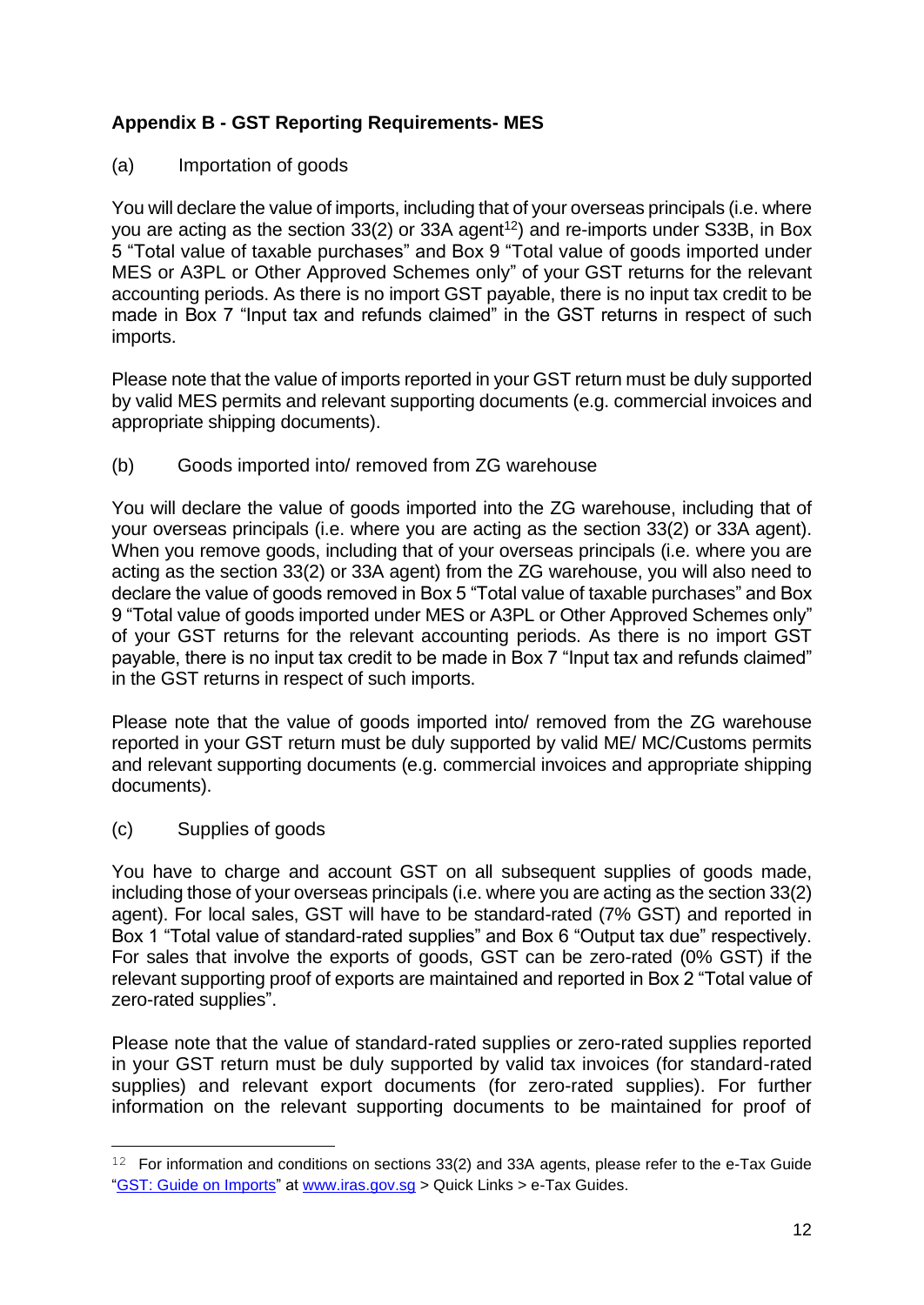exports, please refer to the e-Tax Guide "GST: [Guide on Exports"](https://www.iras.gov.sg/IRASHome/uploadedFiles/IRASHome/e-Tax_Guides/etaxguides_GST_Exports_2013-12-31.pdf) at www.iras.gov.sq > Quick Links > e-Tax Guides.

(d) Correcting errors made on importation of goods

If you have over-declared / under-declared the value of the imported goods, including that of your overseas principals (i.e. where you are acting as the section 33(2) or 33A agent), you will declare the correct value of the imported goods (and not the overdeclared / under-declared value) in Box 5 "Total value of taxable purchases" and Box 9 "Total value of goods imported under MES or A3PL or Other Approved Schemes only" of your GST returns for the relevant accounting periods.

You are not required to take up an additional permit to declare the shortfall of the imported goods.

Please note that the correct value of imports reported and the reconciliation between the figures reflected on the invoices/permits and the figures reflected in your GST return must be duly supported by valid MES permits and relevant supporting documents (e.g. commercial invoices and appropriate shipping documents).

(e) Wrong declaration of permit type

If you have wrongly declared a GST payment permit for an import, including that of your overseas principals (i.e. where you are acting as the section 33(2) or 33A agent) and re-import under S33B, you may claim back the GST paid through your GST return. You should report the value of the imported goods in Box 5 "Total value of taxable purchases" and the GST paid in Box 7 "Input tax and refunds claimed" of your GST return for the relevant accounting period. Please note that you are required to maintain the import permit as proof of payment for the input tax claim.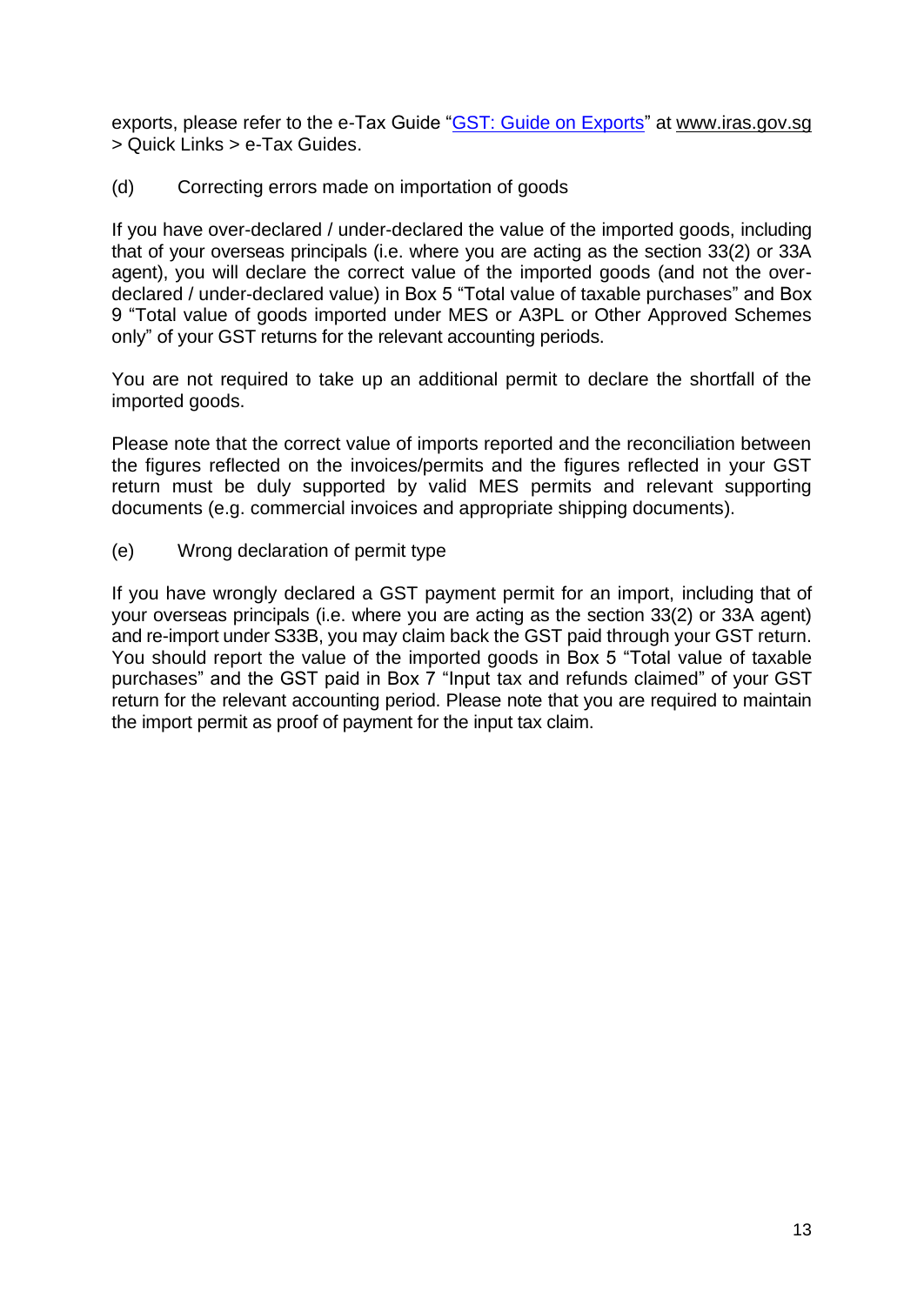#### <span id="page-16-0"></span>**Appendix C - Comptroller's requirements on internal controls, accounting and compliance records**

#### **Good internal controls and proper accounting records**

#### **Good internal controls and proper accounting records:**

- (a) There must be proper and documented procedures on the identification and capturing of accounting information from your inventory and financial records into your GST accounting/ reporting system;
- (b) There must be sufficient original documents and proper records of the value of imports (including goods removed from ZG warehouse), exports and total supplies as follows:

#### Inward handling / Receipt of goods

- (a) Goods Received Notes (GRN) to document the date, quantity and description of goods received
- (b) Duly acknowledged Delivery Orders (DOs) to support the GRN
- (c) Copies of import/ME/MC permits, transhipment permits etc.
- (d) Copies of shipping documents such as air waybill or bill of lading
- (e) Copies of commercial invoices accompanying the goods, if available
- (f) Copies of insurance documents accompanying the goods, if available
- (g) Copies of correspondences from your overseas principals
- (h) Any other similar documents to document the date, movement, quantity and description of the goods received into its warehouse

The identity of the overseas principal(s)/supplier(s) as well as the value and description of the goods must be readily identifiable/ verifiable.

#### Storage/Custody of goods

- (a) The relevant warehouse records/ reports showing clearly the person(s) handing over and person(s) receiving the goods at each stage of their storage into the warehouse
- (b) The warehouse storage records/ reports showing the warehouse location where the goods are stored

#### Outward handling / Removal of goods

- (a) Purchase Orders (POs) issued by your customer(s)
- (b) Delivery Orders (DOs) issued by you
- (c) Copies of export permits, transhipment permits etc.
- (d) Copies of shipping documents such as air waybill or bill of lading
- (e) Copies of commercial invoices accompanying the goods, if available
- (f) Copies of insurance documents accompanying the goods, if available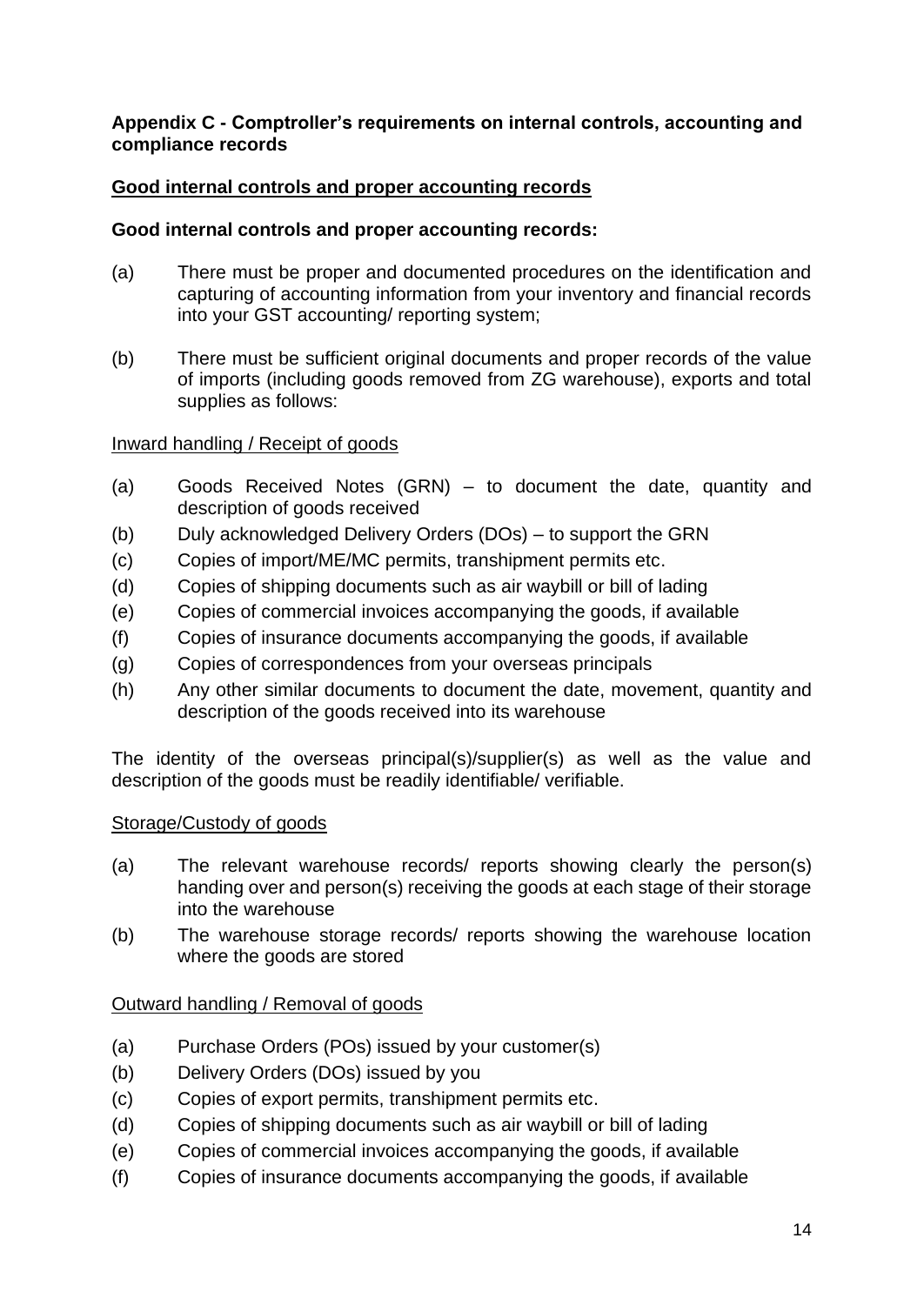- (g) Written instructions from your customer(s) to deliver the goods locally or to export the goods
- (h) Any other similar documents to document the date, movement, quantity and description of the goods removed from your warehouse

The identity of the overseas or local customer(s) as well as the value and description of the goods must be readily identifiable / verifiable.

#### Stock-taking / Inventory audit of goods

(a) You must maintain sufficient evidence to indicate that a full and comprehensive internal and/or external stock-take / inventory audit has been performed.

#### Discrepancy reporting of goods

- (a) You must maintain reconciliation reports pertaining to discrepancies of the goods at the point of their:
	- i. Receipt into the warehouse (if any);
	- ii. Removal from the warehouse (if any); and
	- iii. After a stock-take/ inventory audit is conducted

Invoicing for the goods supplied

- (a) If you invoice your customer for the goods, you must maintain the following documents as evidence of the supply of the goods:
	- i. Tax invoices issued for all local supplies of goods
	- ii. Invoices issued for all sales which are exported (i.e. the supporting export documents must be maintained as proof of exports of goods)
	- iii. Evidence of payment received from the customer (if any)

You must produce all such records upon request by IRAS.

If you are an agent acting on behalf of overseas principals under section 33(2) of the GST Act, you must keep separate records of the goods owned by the overseas principal as detailed in [Appendix E](#page-19-0).

#### **Good compliance records with IRAS and Singapore Customs**

You must maintain good compliance records in the submission of GST returns / Income Tax Forms / Property Tax Forms and payment of GST / Income Tax / Property Tax / Withholding tax.

You must also have good compliance records with Singapore Customs.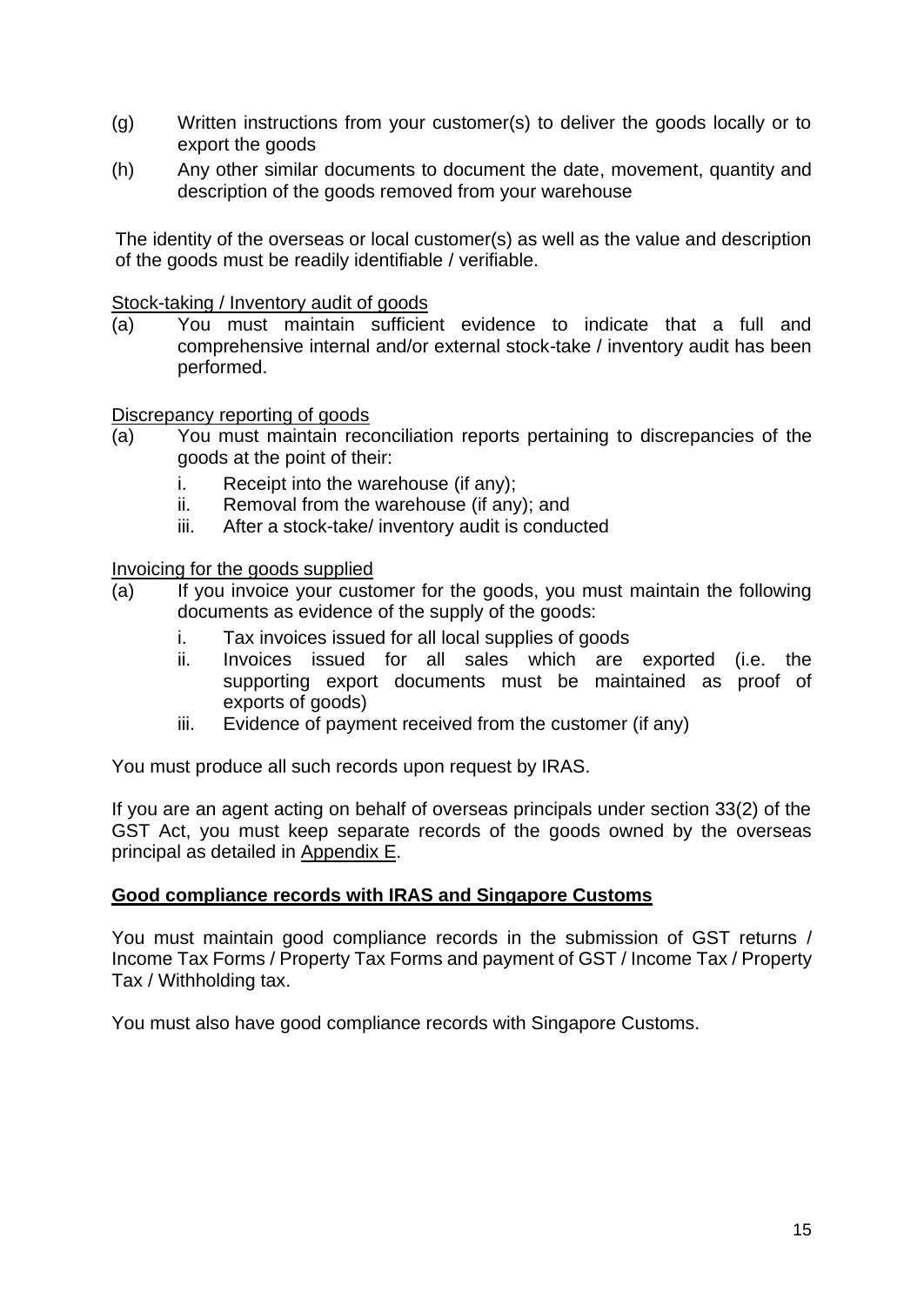#### <span id="page-18-0"></span>**Appendix D - Letter of guarantee**

A letter of guarantee may be required for the granting or renewing of Major Exporter Scheme status where the Comptroller of GST thinks fit. We will notify you in writing when a letter of guarantee is required.

The Comptroller of GST only accepts letters of guarantee issued by banks or insurance companies in Singapore. This includes the Singapore branch of a foreign bank or insurance company.

The bank or insurance company must issue the letter of guarantee in accordance with the required format. A specimen format will be sent to you if you are required to furnish a letter of guarantee.

The Comptroller of GST will specify the validity period of the letter of guarantee. The Comptroller of GST may lodge a claim during the validity period.

When the letter of guarantee expires at the end of the guarantee period, the letter of guarantee is effectively null and void. Thus, the Comptroller does not return the letter nor issue a letter of release.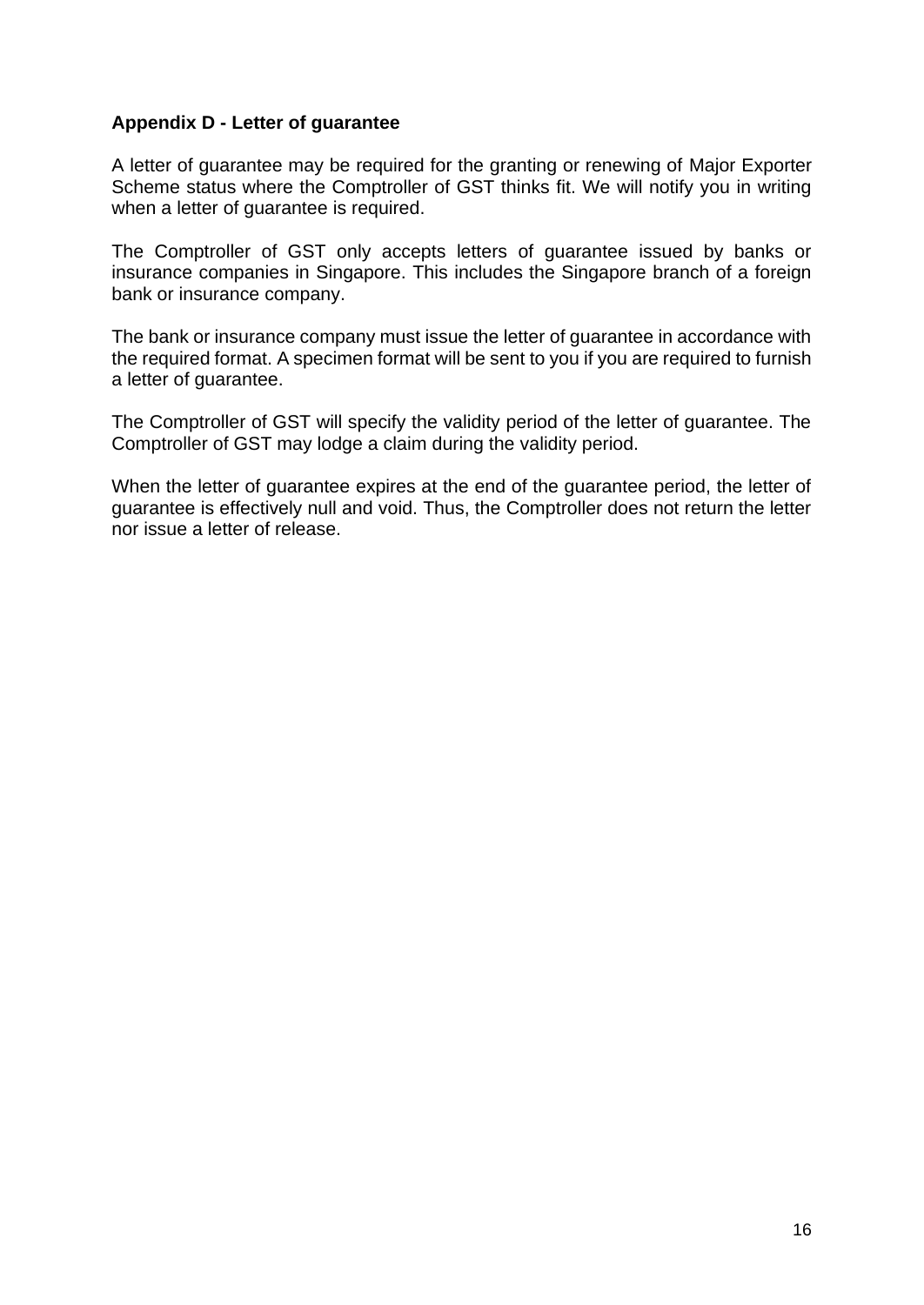#### <span id="page-19-0"></span>**Appendix E - Conditions and record-keeping requirements of a GST agent acting on behalf of overseas principals [i.e. section 33(2) or 33A agent]**

#### **Record-keeping**

- (a) Any correspondence or letter from each overseas principal, authorising the business as its local agent.
- (b) Stock records for each overseas principal containing the following details:
	- i. Inward handling / Receipt of goods
		- Date of import / goods removed from ZG warehouse / receipt
		- Total import value / value of goods removed from ZG warehouse / value of goods received
		- Description of goods
		- Quantity of goods

The stock records must be supported by copies of Goods Received Notes (GRN), Delivery Orders (DOs), Customs permits, shipping documents, commercial invoices, insurance documents, correspondences with overseas principals/suppliers and any other relevant documents.

- ii. Outward handling / Removal of goods
	- Date of export/re-export/sale
	- Purpose of removals (local sale, export, re-export etc.)
	- Description of goods
	- Total value of goods exported/re-exported/sold
	- Quantity of goods exported/re-exported/sold

The stock records must be supported by the relevant documents such as Purchase Orders (POs), Delivery Orders (DOs), Customs permits, shipping documents, commercial invoices, insurance documents, written instructions from and correspondences with overseas principals or their customers, tax invoice (if invoicing is done by the GST agent), evidence of payment received from the purchaser (if payment made to the GST agent) as well as any other relevant documents.

#### iii. Storage / Custody of goods

- Names of persons handing over and/or taking over the goods at each stage of their storage into the warehouse
- Storage locations of the goods in the warehouse

#### iv. Stock-taking / Inventory audit of goods

• Records of full and comprehensive internal and/or external stocktake/ inventory audit